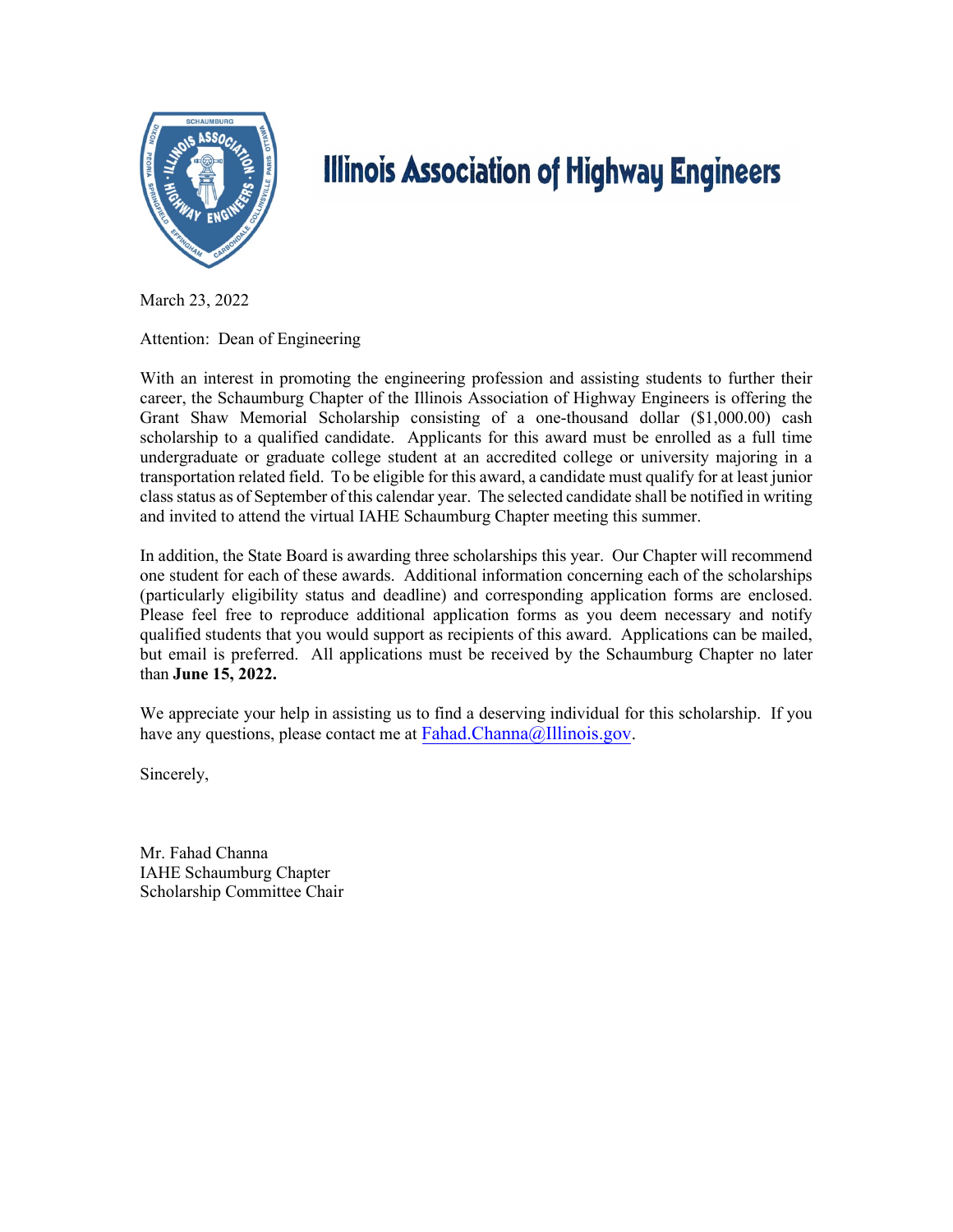

# **IAHE Scholarships Info**

**Contact: Mr. Fahad Channa Scholarship Committee Chair**  [Fahad.Channa@Illinois.gov](mailto:Fahad.Channa@Illinois.gov)

# *(1) Grant Shaw Memorial Scholarship Schaumburg Chapter (\$1,000)*

|                                     | <b>Eligibility Status:</b> A full-time undergraduate or graduate college student at an accredited<br>college or university majoring in transportation related field qualifying for at<br>least junior status as of September 1, 2022. |  |
|-------------------------------------|---------------------------------------------------------------------------------------------------------------------------------------------------------------------------------------------------------------------------------------|--|
| <i><b>Application Deadline:</b></i> | The Schaumburg Chapter will be accepting applications until June 15, 2022.<br>This scholarship will be awarded at a Chapter meeting this summer.                                                                                      |  |

# *(2) IAHE Scholarship Statewide (\$2,000)*

*Eligibility Status: Any U.S. citizen enrolled as a full-time student who is enrolled as a full-time student in a Transportation related engineering curriculum at an accredited college or university and has achieved at least junior standing as an undergraduate or in his/her first year as a graduate student as of September 1, 2022.*

*Application Deadline:* The Schaumburg Chapter will be accepting applications until **June 15, 2022.**  This scholarship will be awarded at the IAHE annual conference anticipated to be held this fall.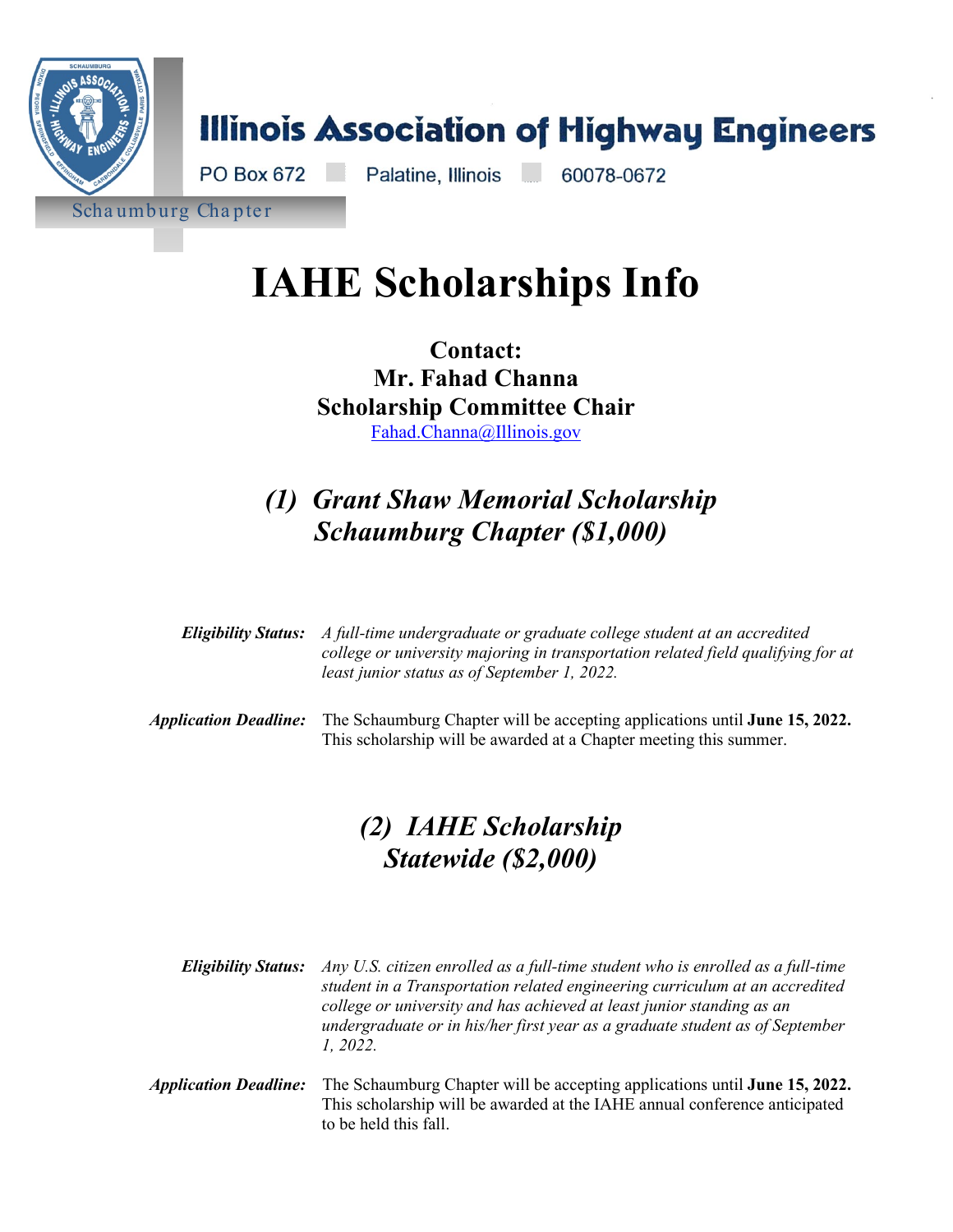# *(3) Loftus J. Collamore Memorial Scholarship Statewide (\$2,000)*

- *Eligibility Status: Only available to a member of this Association or a member of the immediate family\* of a member and enrolled as a full-time student (associate or bachelor) in a Transportation related engineering curriculum at an accredited college or university. Applicant must have completed his/her first year of college as of September 1, 2022.*
- *Application Deadline:* The Schaumburg Chapter will be accepting applications until **June 15, 2022.**  This scholarship will be awarded at the IAHE annual conference anticipated to be held this fall.

# *(4) State Board Scholarship Statewide (\$1,000)*

| <b>Eligibility Status:</b> Only available to a member of this association, or his/her immediate family*<br>enrolled at any level as a full-time student (associate or bachelor) curriculum<br>at an accredited college or university as of September 1, 2022. |  |
|---------------------------------------------------------------------------------------------------------------------------------------------------------------------------------------------------------------------------------------------------------------|--|
| <i>Application Deadline:</i> The Schaumburg Chapter will be accepting applications until <b>June 15, 2022.</b><br>This scholarship will be awarded at the IAHE annual conference anticipated                                                                  |  |

**\*Immediate family is defined by children, stepchildren, grandchildren, siblings, nieces, nephews, or legal guardianship.** 

Applications can be emailed **[\(preferred\)](mailto:Fahad.Channa@Illinois.gov)** or mailed to the addresses listed below:

to be held this fall.

Email: Fahad.Channa@Illinois.gov

or

Illinois Association of Highway Engineers ATTN: Mr. Fahad Channa, Scholarship Committee Chair P.O. Box 672 Palatine, IL 60078-0672

*Please see the attachments for the scholarship applications and info.*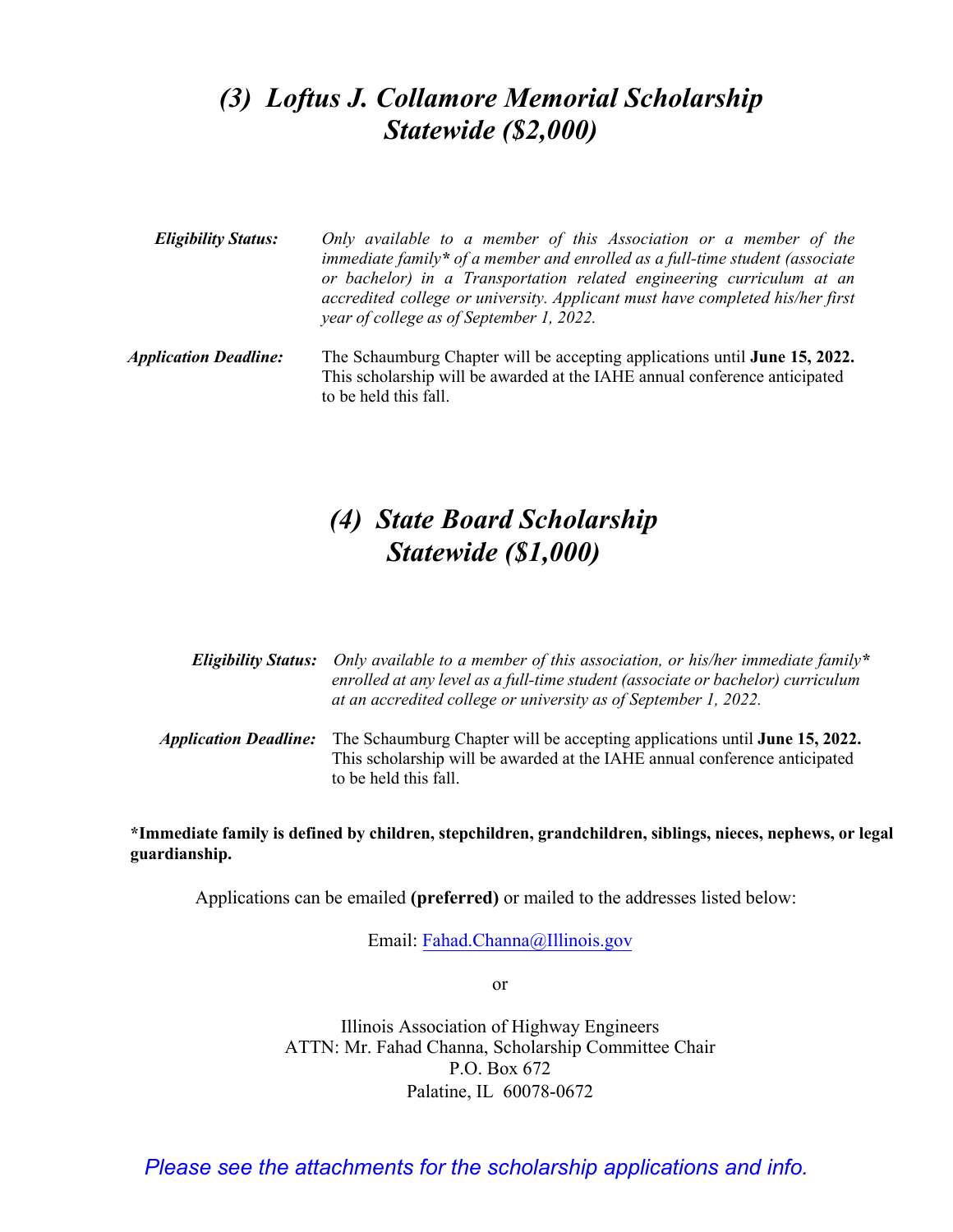

# **Illinois Association of Highway Engineers**

### **GRANT SHAW MEMORIAL SCHOLARSHIP GUIDELINES**

The Schaumburg Chapter of the Illinois Association of Highway Engineers will be awarding a \$1,000.00 scholarship grant in accordance with the following guidelines.

Candidates for this award must be enrolled as a full-time undergraduate or graduate college student at an accredited college or university majoring in a transportation related field. The annual award will be made in Summer of each year. To be eligible for this award, a candidate must qualify for at least junior status as of September 1, 2022.

Selection will be made on the basis of 100 merit points and preference points.

- $\circ$  50% of the total merit points constitute the applicant's college or university grade point average.
- $\circ$  40% of the total will be based on a one-page typewritten statement by the applicant. The statement should outline the applicant's qualifications and career goals as they relate to the transportation field. The statements will be graded independently by each committee member and the scores averaged.
- $\circ$  The remaining 10% will be based on the letters of recommendation from the college or university, previous work employers or others detailing the applicant's activities, professional or charitable work.
- $\circ$  Preference points over and above merit points will be granted in the following ways:

| If Candidate is:                                     | <b>He/She Receives:</b> |
|------------------------------------------------------|-------------------------|
| <b>Chapter Member</b>                                | 15 points               |
| or                                                   |                         |
| Child or Spouse or Sibling (brother or sister)       |                         |
| of Chapter Member                                    | 10 points               |
| and/or                                               |                         |
| <b>Department Employee</b>                           | 5 points                |
| or                                                   |                         |
| Child or Spouse or Sibling of Department             |                         |
| Employee who is not a Chapter Member                 | 3 points                |
| and/or                                               |                         |
| Lives in District One Geographical Area              | 3 points                |
| and/or                                               |                         |
| Recommended by two or more Chapter Members           | 3 points                |
| (If four recommendations – credit for 3 points only) |                         |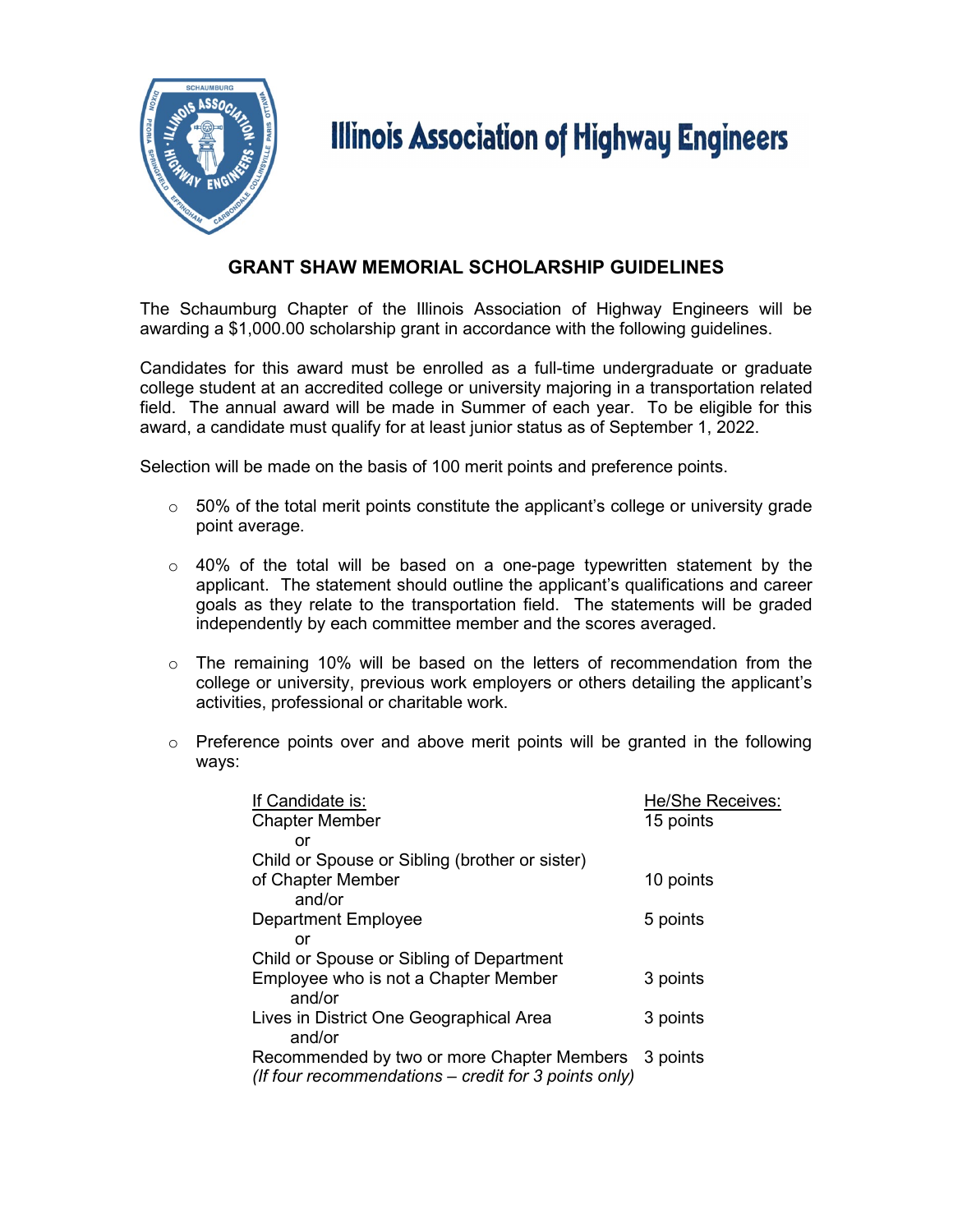Grant Shaw Memorial Scholarship Guidelines Page Two

- $\circ$  An award recipient must attain at least 80 points before scholarship can be granted.
- $\circ$  If no qualified candidates have applied, then the scholarship will be carried over to the following year. Two (2) scholarships may then be awarded or the amount may be increased.
- $\circ$  Applicants can only be awarded the scholarship one time (no repeat winners).

All applicants must submit a completed application form along with the one-page typewritten statement and any letters of recognition. Candidates must also submit and up-to-date official transcript of their class grades.

The Candidate's application **must be** received by the Scholarship Committee no later than **June 15, 2022**. Applications may be mailed to the address below or preferably emailed to [Fahad.Channa@I](mailto:Fahad.Channa@Illinois.gov)llinois.gov.

Applications can be emailed **(preferred)** or mailed to the addresses listed below:

Email: [Fahad.Channa@Illinois.gov](mailto:Fahad.Channa@Illinois.gov) or

Illinois Association of Highway Engineers ATTN: Mr. Fahad Channa, Scholarship Committee Chair P.O. Box 672 Palatine, IL 60078-0672

If you would like more information you may contact Fahad Channa by email at [Fahad.Channa@Illinois.gov.](mailto:Fahad.Channa@Illinois.gov)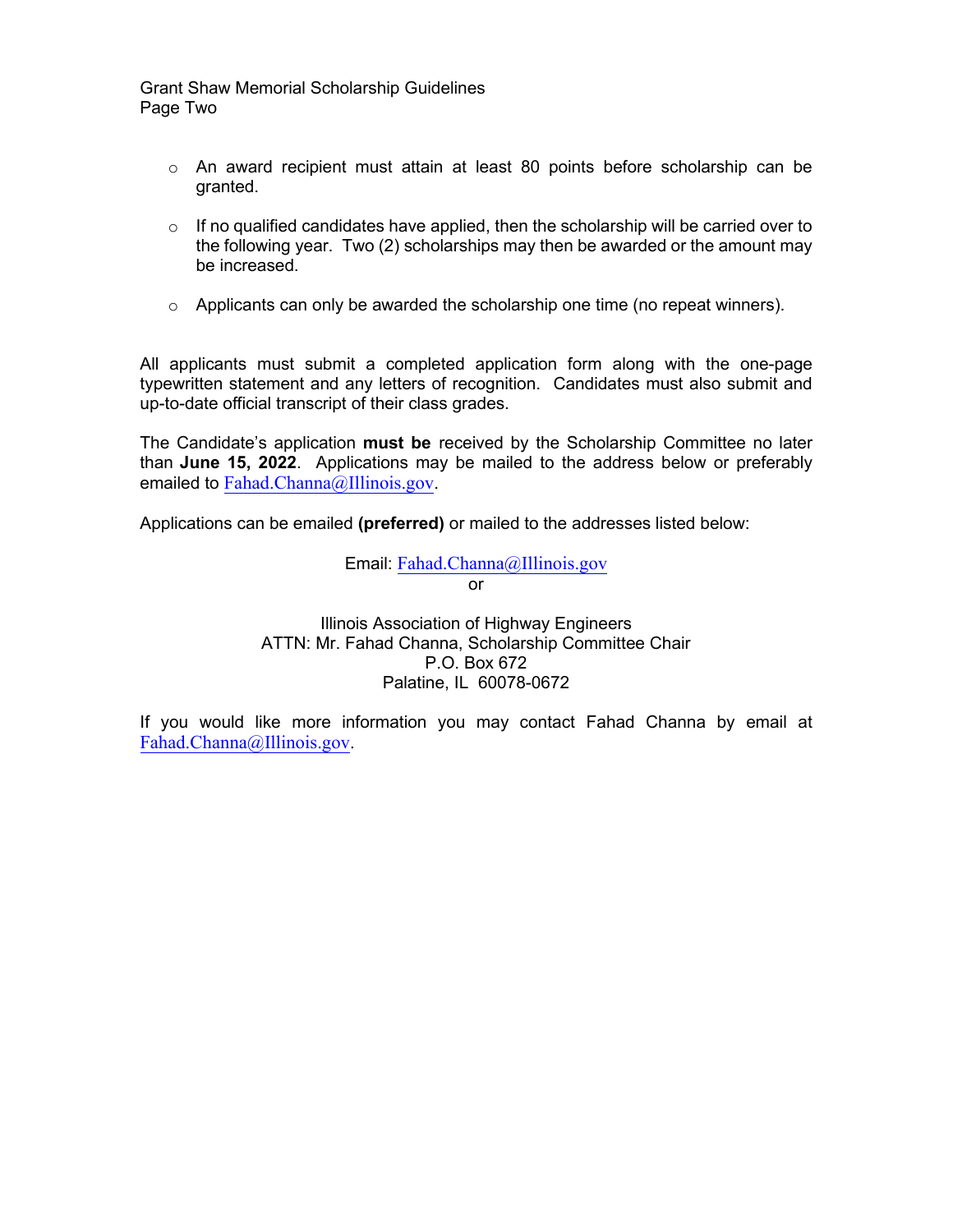

# **Illinois Association of Highway Engineers**

### **APPLICATION FOR \$1,000 GRANT SHAW MEMORIAL SCHOLARSHIP**

| Full Name:                                                                                                                              |
|-----------------------------------------------------------------------------------------------------------------------------------------|
| Street Address:                                                                                                                         |
|                                                                                                                                         |
| Email Address:<br><u> 1989 - Johann Harry Barn, mars and de Branch and de Branch and de Branch and de Branch and de Branch and de B</u> |
| Telephone Number with Area Code:                                                                                                        |
| Date of Birth:                                                                                                                          |

Enclose the following information as described on the attached sheet entitled, **"GRANT SHAW MEMORIAL SCHOLARSHIP."** No application will be considered or judged unless all information is submitted.

- o Certified copy of college transcripts
- o One page typewritten statement
- o Letters of recommendation
- o Indication of eligibility for preference points

All applications **MUST BE** received no later than *June 15, 2022*.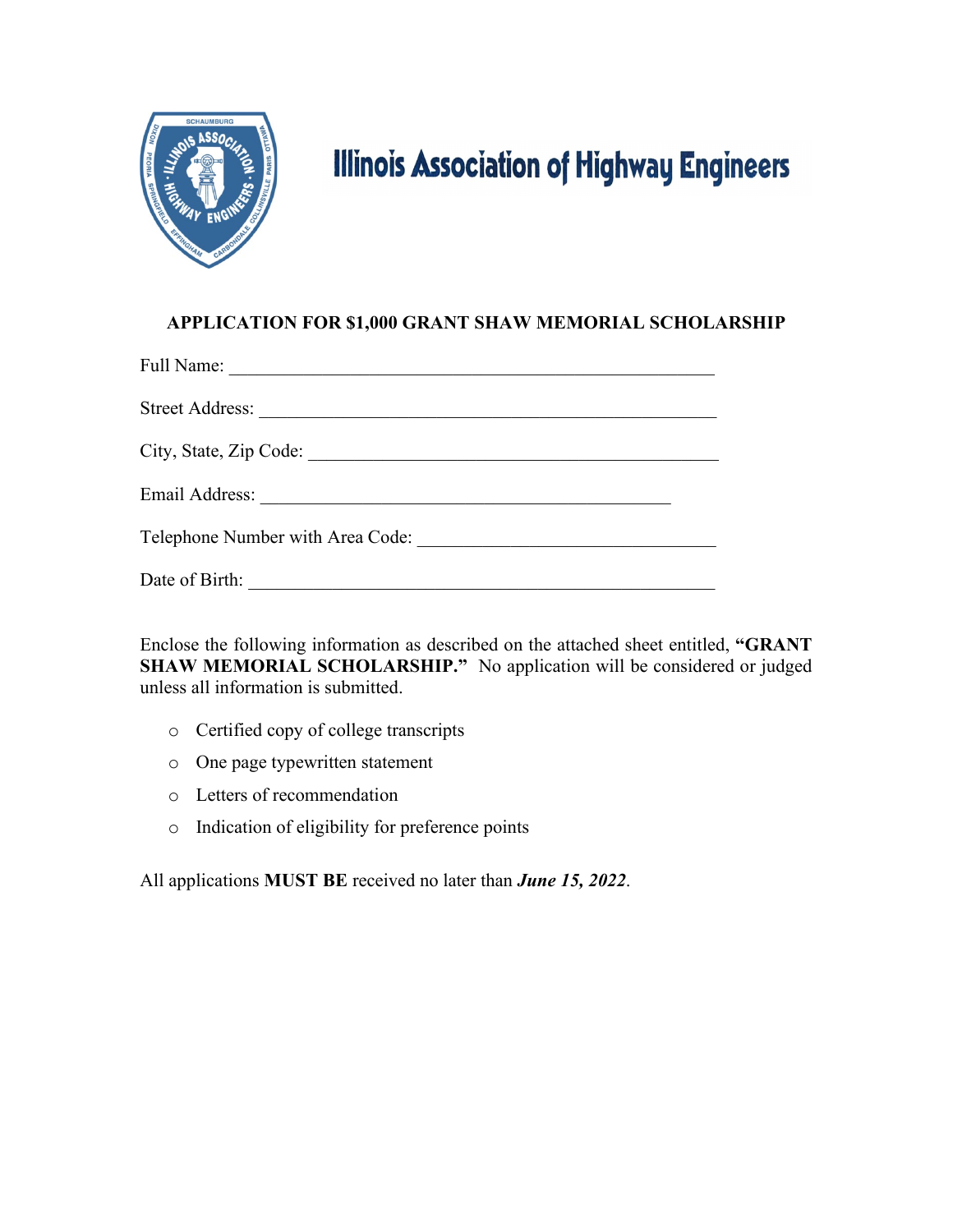Illinois Association



Highway Engineers

FOUNDED 1936

#### **SCHOLARSHIP AWARD PROGRAM**

In furtherance of the objectives of the Illinois Association of Highway Engineers (IAHE), as stated in its Bylaws, to advance the professional reputation of the organization and its members and to promote the engineering profession, a scholarship award program has been established. Three scholarships are awarded each year: The IAHE Scholarship, the Loftus J. Collamore, Memorial Scholarship, and the State Board Scholarship.

The attached application form and all required documents should be used to apply for any of the three scholarships. The Scholarship Committee will review the applications and determine which scholarships a candidate is eligible for. Please note that multiple scholarships will not be awarded to the same person in the same year.

Applications shall be made through the local chapters. Each chapter may select one applicant for each scholarship to submit to the IAHE Scholarship Committee for consideration in accordance with the eligibility and selection criteria on the following page.

The deadline to submit applications is **Friday, June 15, 2022**. Any additional materials received may also be included along with a statement by the Chapter of any personal knowledge they may have of the candidate, of his or her parents, especially in regard to activity in support of local agency activities.

The Scholarship Committee shall consider each candidate and make a selection in accordance with the above guidelines. In case of a tie, the selection will be made by blind draw from amongst those tied. The selected candidate for each scholarship shall be notified, in writing, and if state and local social distancing guidelines allow, invited to attend the annual IAHE Conference in the Fall where the scholarships will be presented.

Members of the IAHE Scholarship Committee and their immediate families shall be ineligible to receive these scholarships during their service year. Previous recipients of a scholarship are ineligible for applying for the same scholarship a second time.

In case of default of the conditions of a scholarship by the designated recipient thereof, the Scholarship Committee may select an alternate or carry over the award to a subsequent year.

Sincerely,

Corey J. Smith

Corey J. Smith IAHE Scholarship Chairman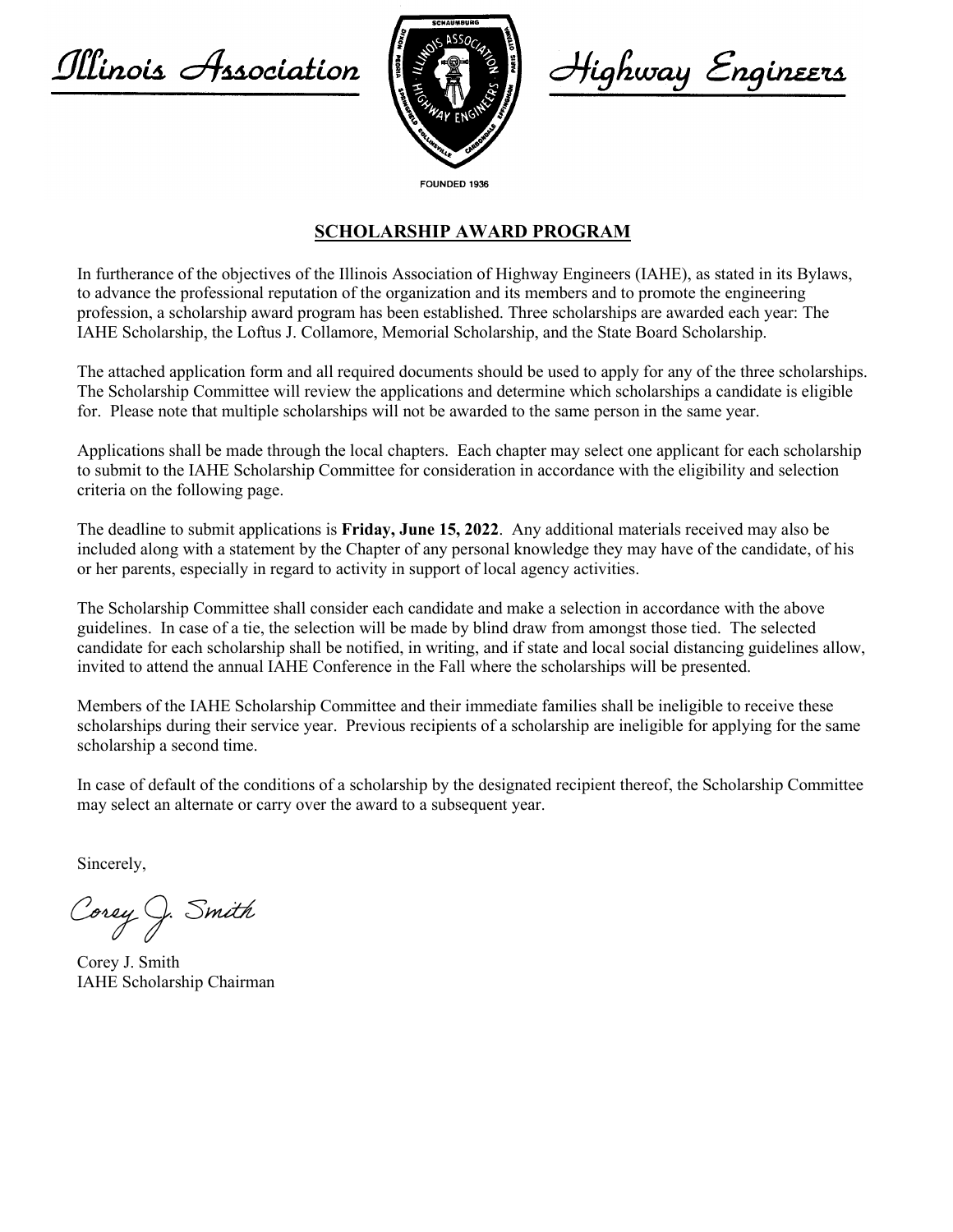#### Scholarship Guidelines **DEADLINE: JUNE 15, 2022**

#### Application submittal requirements

1. Application Form

2. One-page, typewritten statement by the applicant outlining qualifications, reasons for consideration and career goals

- 3. Current College\* Transcript **(\*High School Transcript is acceptable for State Board Scholarship Only)**
- 4. ACT/SAT Test scores
- 5. Proof of US Citizenship (Birth Certificate or another official form) **(Applicable to the IAHE Scholarship Only)**

#### Eligibility and Selection Criteria

#### **IAHE Scholarship**

The IAHE Scholarship (\$2,000) is available to a United States Citizen who is enrolled as a full-time student in a Transportation related engineering curriculum at an accredited college or university and has achieved at least junior standing as an undergraduate or in his/her first year as a graduate student as of September 1, 2022.

Selection for the IAHE Scholarship at the local chapter level and at the State Board level shall be based on the following weighting:

| College Cumulative Grade Point Average  | $30\%$ |
|-----------------------------------------|--------|
| <b>Applicant Statement</b>              | 40%    |
| <b>School Community Activities</b>      | 25%    |
| <b>IAHE Member/Family Member Points</b> | $5\%$  |

#### **Loftus J. Collamore Memorial Scholarship**

The Loftus J. Collamore Memorial Scholarship (\$2,000) grant is available only to a member of this Association or a member of the immediate family\* of a member and enrolled as a full-time student (associate or bachelor) in a Transportation related engineering curriculum at an accredited college or university. Applicant must have completed his/her first year of college as of September 1, 2022.

Selection for the Loftus J. Collamore Memorial Scholarship at the local chapter level and at the State Board level shall be based on the following weighting:

| College Cumulative Grade Point Average | 35% |
|----------------------------------------|-----|
| <b>Applicant Statement</b>             | 35% |
| <b>School Community Activities</b>     | 30% |

#### **State Board Scholarship**

The State Board Scholarship (\$1,000) is available only to a member of this association, or his/her immediate family\* enrolled at any level as a full-time student (associate or bachelor) curriculum at an accredited college or university as of September 1, 2022.

Selection for the State Board Scholarship at the local chapter level and at the State Board level shall be based on the following weighting:

| Cumulative Grade Point Average     | 30 <sup>%</sup> |
|------------------------------------|-----------------|
| <b>ACT/SAT Score</b>               | $10\%$          |
| <b>Applicant Statement</b>         | 40%             |
| <b>School Community Activities</b> | 20%             |

\*Immediate family is defined by children, stepchildren, grandchildren, siblings, nieces, nephews, or legal guardianship.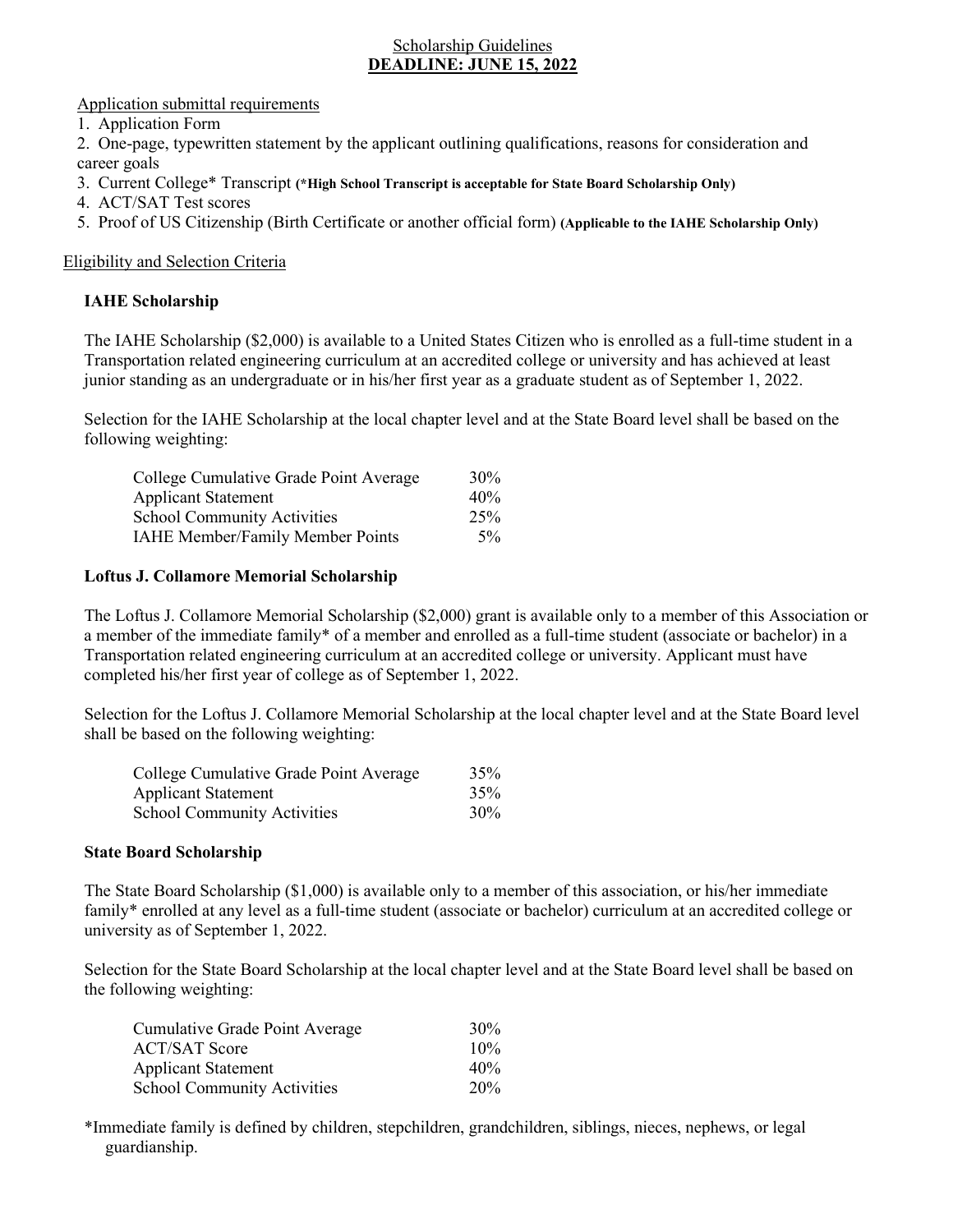Illinois Association



Highway Engineers

## APPLICATION FORM FOR:

## IAHE, LOFTUS J. COLLAMORE MEMORIAL, AND STATE BOARD SCHOLARSHIPS

## DEADLINE: JUNE 15, 2**0**22

| 1. Name: ___ |                                                              |                                   |          |                |  |
|--------------|--------------------------------------------------------------|-----------------------------------|----------|----------------|--|
|              | (Last)                                                       | (First)                           | (Middle) |                |  |
|              |                                                              |                                   |          |                |  |
|              |                                                              | (Street)                          |          |                |  |
|              |                                                              |                                   |          |                |  |
|              | (City)                                                       |                                   | (State)  | (Zip)          |  |
|              |                                                              | Email: __________________________ |          | Date of Birth: |  |
|              | 4. Are you a member of IAHE?                                 |                                   | Yes      | <b>No</b>      |  |
|              | If yes, list chapter affiliation: Choose One                 |                                   |          |                |  |
|              | Are you related to a member of IAHE?                         |                                   | Yes      | No             |  |
|              | Member's Chapter Affiliation: Choose One                     |                                   |          |                |  |
|              | Your Relationship to Member:                                 |                                   |          |                |  |
|              | 5. Chronological List of High Schools and Colleges Attended: |                                   |          |                |  |
| Schools      | Years                                                        |                                   | Major    | Yr. Graduated  |  |
|              |                                                              |                                   |          |                |  |
|              |                                                              |                                   |          |                |  |
|              |                                                              |                                   |          |                |  |
|              |                                                              |                                   |          |                |  |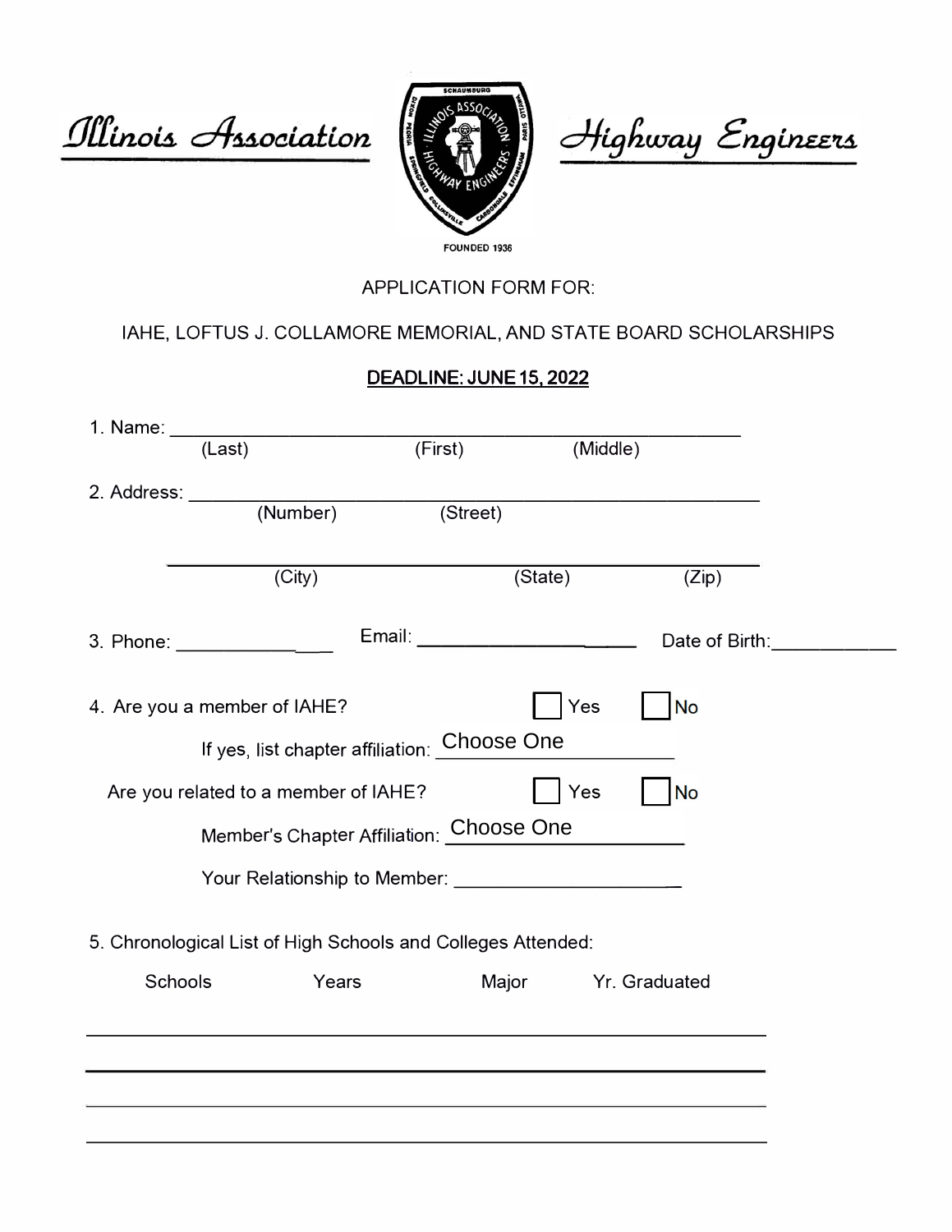#### Page 2

6. College Cumulative Grade Point Average: \_\_\_\_\_

7. College Hours Earned: **Major Curriculum:** Hours in Engineering Curriculum: \_\_\_\_\_\_ (IAHE and Loftus J Collamore) Hours in Major Curriculum: \_\_\_\_\_ (State Board)

### (ATTACH CURRENT TRANSCRIPT)

8. A. C. T. S. A. T. c or e: \_ \_ \_ \_ \_ \_ \_ \_ \_ \_ \_ \_ \_ \_ \_ \_ \_ \_ \_ \_ \_ \_ \_ \_ \_ \_ \_ \_ \_ \_ \_ \_ \_ \_ \_ \_ \_ \_ \_ \_ \_ \_ \_ \_

### (ATTACH COPY)

9. Give name, address, occupation, and phone number of three (3) references. (Other than relatives)

List All Outside Activities Which You Participated During the Past Year And Approximate Time Spent (Clubs, Organizations, Charity Work, Jobs, Etc.)